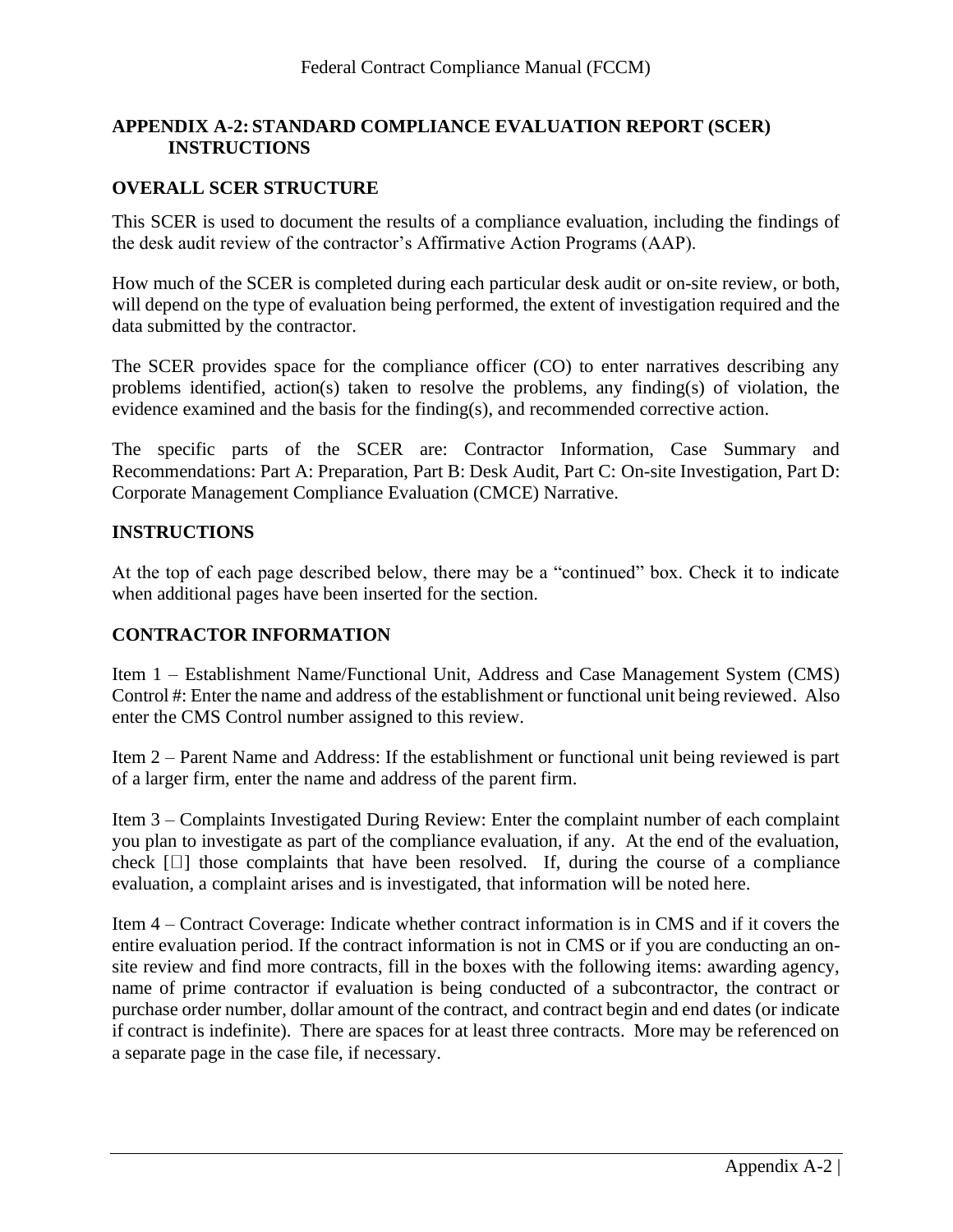Item 5 – Company Contacts and Outside Representation: List the name, title, phone number and e-mail address of the corporate and establishment Chief Executive Officer (CEO) (or other highest ranking executive), and the corporate and establishment contact persons for Equal Employment Opportunity and Affirmative Action (EEO and AA) matters. Also list the name, e-mail address and phone number of the outside representative (*e.g.,* attorney), if applicable.

Item 6 – Background Information: To the degree known, this item will include, but not be limited to, type of industry (*e.g.,* construction materials) and specific facility function (*e.g.,* manufacturing A-frames).

Item 7 –Compliance Evaluation Information: This item contains basic information pertinent to the start of a compliance evaluation. First, indicate if the evaluation is a Functional Affirmative Action Program (FAAP) review, Focused Review or CMCE. Then, fill in the charts with the requested information regarding important dates, whether the contractor is unionized and the North American Industrial Classification System (NAICS) code. After that, enter the geographic area in which the establishment or functional unit is located or, if it is not in a Metropolitan Statistical Area (MSA), enter the name of the appropriate labor area in which it is located. Then, enter the percent of the labor force within the named geographic area that is female and the percent that is minority (in the aggregate and by each minority group listed).

Charts are also provided for the CO to enter the contractor's workforce data, total and percentage, by race/ethnicity, veteran status and disability status. The charts allow for a rough sketch of the workforce composition for COs at the beginning of the compliance evaluation. They are not intended to replace the other analyses conducted during the compliance evaluation. To populate the charts, use data from AAP sources, such as the Executive Order 11246 organizational profile, VETS-4212 database and Section 503 utilization analysis. The data source(s) you choose should be noted on the SCER.

# **CASE SUMMARY AND RECOMMENDATIONS**

After the evaluation has been completed, provide a brief summary of the findings to include: all unresolved violations and the recommendations for corrective action. For findings of violation, include for each violation: the time period of the violation; applicable law and regulation; evidence obtained, reviewed and the analyses conducted; and recommended corrective action(s) and the documents that will be prepared (*e.g.,* Notice of Violation(s), and Conciliation Agreement (CA)). If there is no finding of a violation and a closure letter is to be issued, provide a brief description of the basis for this recommended action.

*On-site Box*: The CO will indicate whether an on-site occurred and, if so, the reason for the onsite.

*Early Resolution Procedures Box*: The CO will check "yes" if the contractor engaged in early resolution procedures.

*Signature Blocks:* The CO must sign and date the report in the space provided. Upon approval of the report, the Assistant District Director and District Director must also sign and date it.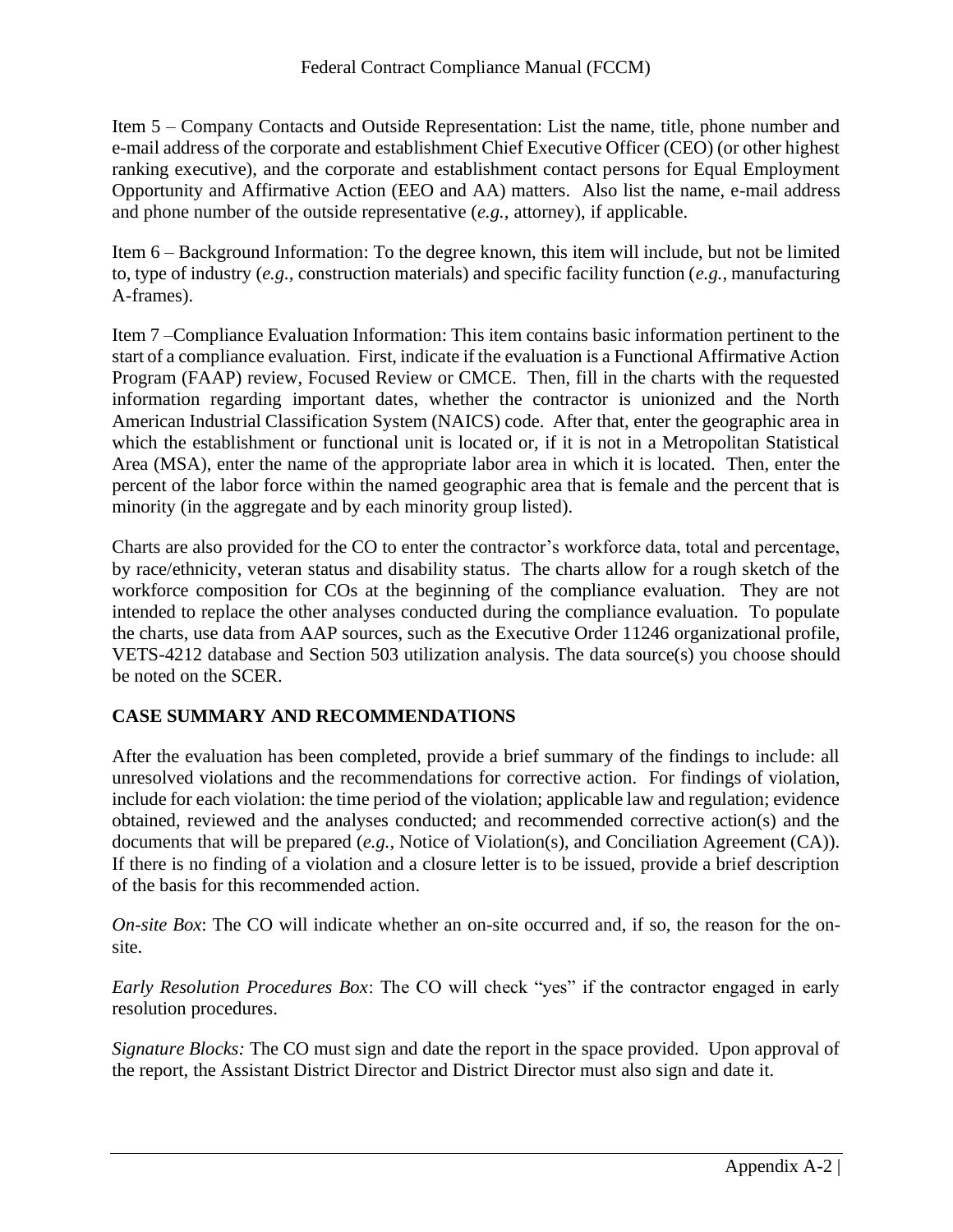PART A: PREPARATION: Past Problems, Known Complaints or Enforcement Proceedings, and Collaboration with Other Agencies

- 1. Past Problems: Determine whether this establishment, or functional or business unit, has been subject to past compliance evaluations or OFCCP complaint investigations. If there have been no prior evaluations or complaint investigations, check the box at the top of the page and skip to item 2 (Known Complaints or Enforcement Proceedings). If a CA was issued in previous evaluations or investigations, attach a copy. In addition, complete this Part with the following information:
	- a. Past Problems Give the date of any past compliance evaluation or complaint investigation and list any major problems identified (*e.g.,* recordkeeping, etc.).
	- b. Recurrence At whatever point in the evaluation you have evidence that a past problem has recurred, describe the problem and evidence of recurrence. If you find that it did not recur, note "no" in this space.
- 2. Known Complaints/Enforcement Proceedings: Review responses received from other agencies on any complaints filed or ongoing enforcement proceedings against this establishment. If there are no such pending complaints or ongoing enforcement proceedings, state this and no further entries are needed in this part. If there are such complaints or proceedings, complete this Part as follows:
	- a. List Known Complaints or Enforcement Proceedings For each complaint or enforcement proceeding, indicate with what agency it was filed, its basis (including whether it is an individual or class complaint), issue, current status and the part of the workforce or establishment department it appears to concern (*e.g.,* clerical, professional, entry-level blue-collar, etc.).
	- b. Related Problem Not Investigated in Known Complaint or Enforcement Proceeding As you review the responses from the agencies, be alert for any indications of potential systemic discrimination or individual disparate treatment problems (*e.g.,* discrimination based on sexual orientation or gender identity) that should be investigated. Note those here.
- 3. Collaboration or Referrals to other Agencies (*e.g.,* EEOC, WHD or OSHA): If collaboration occurred during the investigation, list agency and basis for collaboration, and describe the issue and collaboration. If a referral was made to another agency, list agency, basis for referral the issue and the part of the workforce or establishment department it appears to concern.

# **PART B: DESK AUDIT**

# I. INITIAL REVIEW OF AAPS AND SUPPORT DATA SUBMISSIONS

Complete this section once you have received and reviewed the contractor's initial

AAP and support data submissions, following instructions in the Federal Contract Compliance Manual. Complete this section as follows: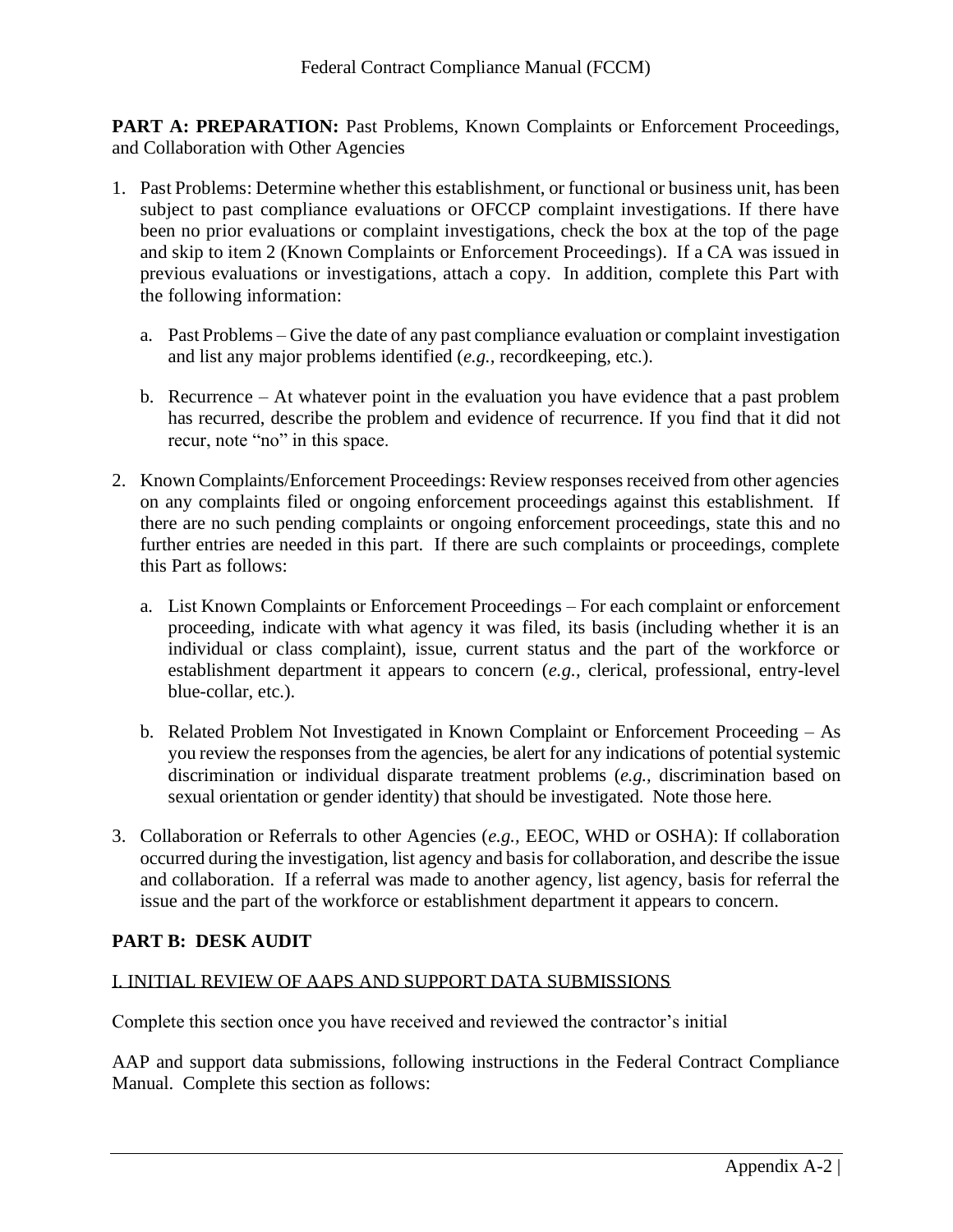*Included:* Review the Executive Order, Section 503 and VEVRAA AAP(s), as applicable, and the itemized listing data for each, to ensure that all required elements are present (complete). Beside each item, enter a "Y" for "yes" if it is included, or an "N" for "no" if it is missing.

*Acceptable:* Beside each listed element, enter a "Y" or "N" to indicate whether the AAP components and support data are acceptable. This determination of acceptability is limited to the evaluation that COs can conduct during the desk audit. If any item is not acceptable, list it in Part B. II of the SCER and describe the specific problem and actions taken. For compensation data, ensure that the data includes all employees, including, but not limited to, full-time, part-time, contract, per diem or day labor, and temporary employees, as of the date of the organizational display or workforce analysis (*i.e.*, the organizational profile).

# II. SUMMARY OF AAP ACCEPTABILITY

The CO must provide a detailed explanation of each AAP and support data problem. Each problem area must be described separately. If the problem is not resolved at the desk audit and on-site verification of compliance is necessary, the on-site box must be checked. The AAP and Supporting Data Problems description should include:

*Problem:* Provide a brief description of the identified problem and whether the problem concerns the Executive Order 11246, Section 503, VEVRAA AAPs, or support data.

*Action Taken:* The steps that were taken to resolve the problem, or the steps that will be taken (Plan to Resolve) if the action is to take place during or after an on-site review.

*Findings:* Indicate whether problems were identified based on an off-site analysis or whether an on-site review was conducted. Note any finding(s) and briefly describe the basis for the finding(s).

*Resolution:* If the problem is resolved, explain how it was resolved. If the problem is not resolved, the issue must be included in the Case Summary and Recommendations section of the SCER.

#### III. EEO-1 WORKFORCE AND TREND ANALYSIS

The purpose of this preparation is to identify whether there is a difference in the totals between the most recent EEO-1 report and AAP workforce totals to determine if more information and clarification is needed before proceeding to more complex analyses. If there is a difference, COs should look at personnel activity data to see if activities such as hires and terminations explain the difference. If not, clarification is needed from the contractor to ensure the entire workforce is included in the AAP and to ensure that all personnel activity has been reported.

The EEO Trend Analysis is to examine employment trends and patterns in the contractor's workforce. Specifically, the trend analysis identifies underrepresentations and concentrations of employees by EEO-1 category. Provide a narrative of the results of the trend analysis.

# IV. EVALUATION OF GOOD FAITH EFFORTS – EXECUTIVE ORDER 11246

Identify goal areas where Executive Order 11246 goals were established but not met and indicate if an on-site investigation is needed. For each goal area that was not met, include the following: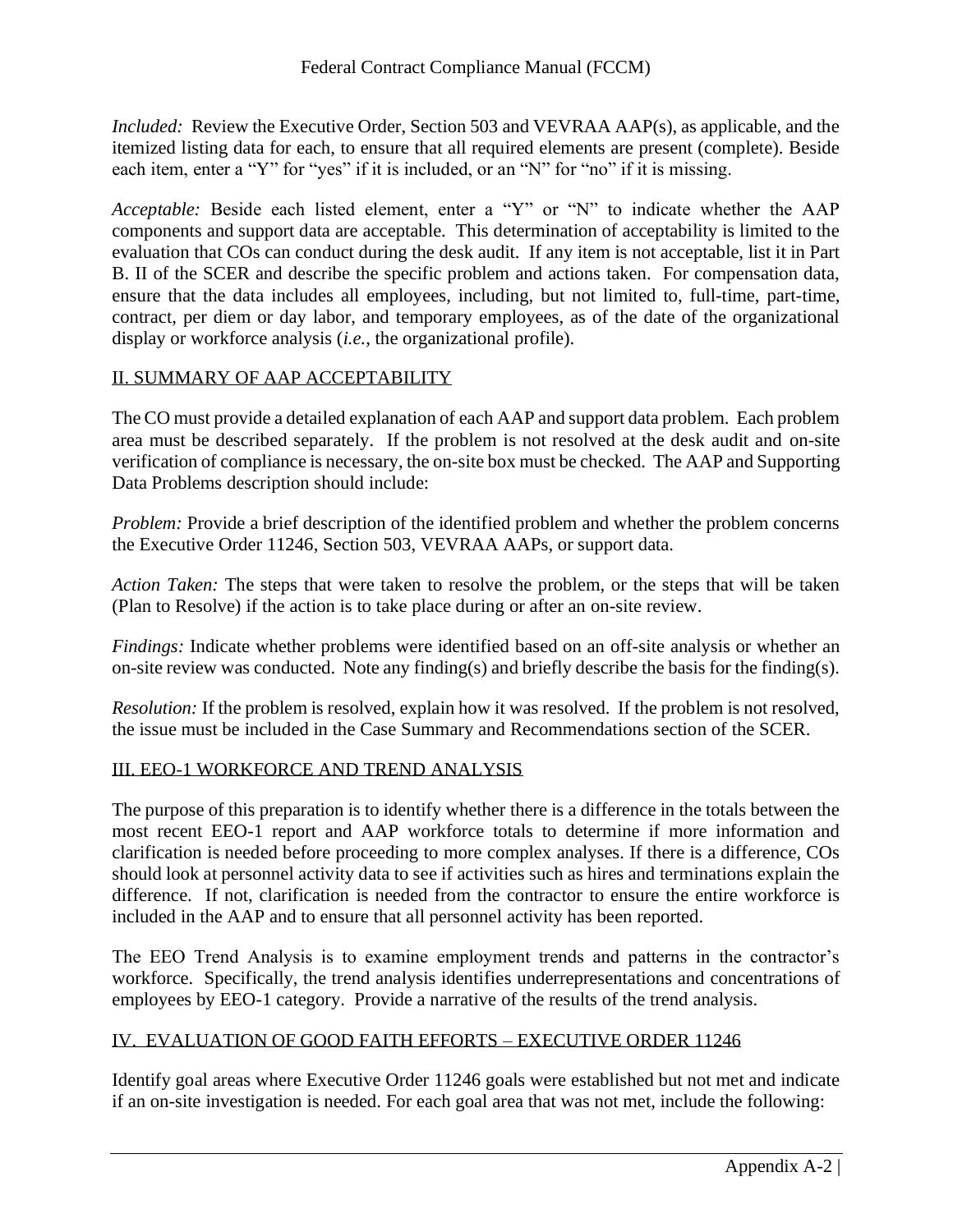*Goal Area:* Identify job group; indicate whether goals were for minorities, females or both; identify whether the goals were for the prior year (PY), the current year (CY) or both; and identify the expected goal and actual goal.

*Explanation and Commitments:* If there is a difference between the expected and actual goals, provide the contractor's explanation for the difference and pertinent AAP commitments.

*Additional Information:* Note any information that will be requested. If an on-site is needed to obtain the information or to address the problem, check the on-site box.

*Findings:* Indicate whether problems were identified based on an off-site analysis or whether an on-site review was conducted. Note any finding(s) and briefly describe the basis for the finding(s).

*Resolution:* If the problem is resolved, explain how it was resolved. If the problem is not resolved and remedial action must be taken, include a description of the recommended action in the Case Summary and Recommendations section of the SCER.

# V. SECTION 503 UTILIZATION ANALYSIS AND OUTREACH ASSESSMENT

For the utilization analysis, identify whether the contractor established the seven percent utilization goal for each job group or, if fewer than 100 employees, for the entire workforce. Describe what steps were taken to determine whether impediments to equal opportunity exist, any problem areas identified, and the action-oriented programs designed to correct any problem areas. If further investigation is needed on site, indicate by checking the box. Also, provide an explanation of any findings, indicating whether the problem was resolved and what remedial action (s) was taken. For contractors more than six months into the current AAP year, indicate any progress it has made toward meeting the seven percent goal.

For the outreach assessment, review the AAP to determine if the contractor evaluated the effectiveness of each outreach and positive recruitment effort it undertook. Also, determine if the contractor drew a conclusion as to whether the totality of the efforts were effective in identifying and recruiting qualified individuals with disabilities. If so, indicate whether the contractor's conclusion was reasonable. If the conclusion was not reasonable, explain why not. Finally, list any additional information that you need to request from the contractor.

# VI. VEVRAA OUTREACH ASSESSMENT

For the outreach assessment, review the AAP to determine if the contractor evaluated the effectiveness of each outreach and positive recruitment effort it undertook. Also, determine if the contractor drew a conclusion as to whether the totality of the efforts was effective in identifying and recruiting qualified veterans. If so, indicate whether the contractor's conclusion was reasonable. If the conclusion was not reasonable, explain why not. Finally, list any additional information that you need to request from the contractor.

# VII. EMPLOYMENT ACTIVITY DATA ANALYSES

In this section, the compliance officer describes any potential systemic or individual discrimination found during the desk audit. Using the employment activity data submitted by the contractor,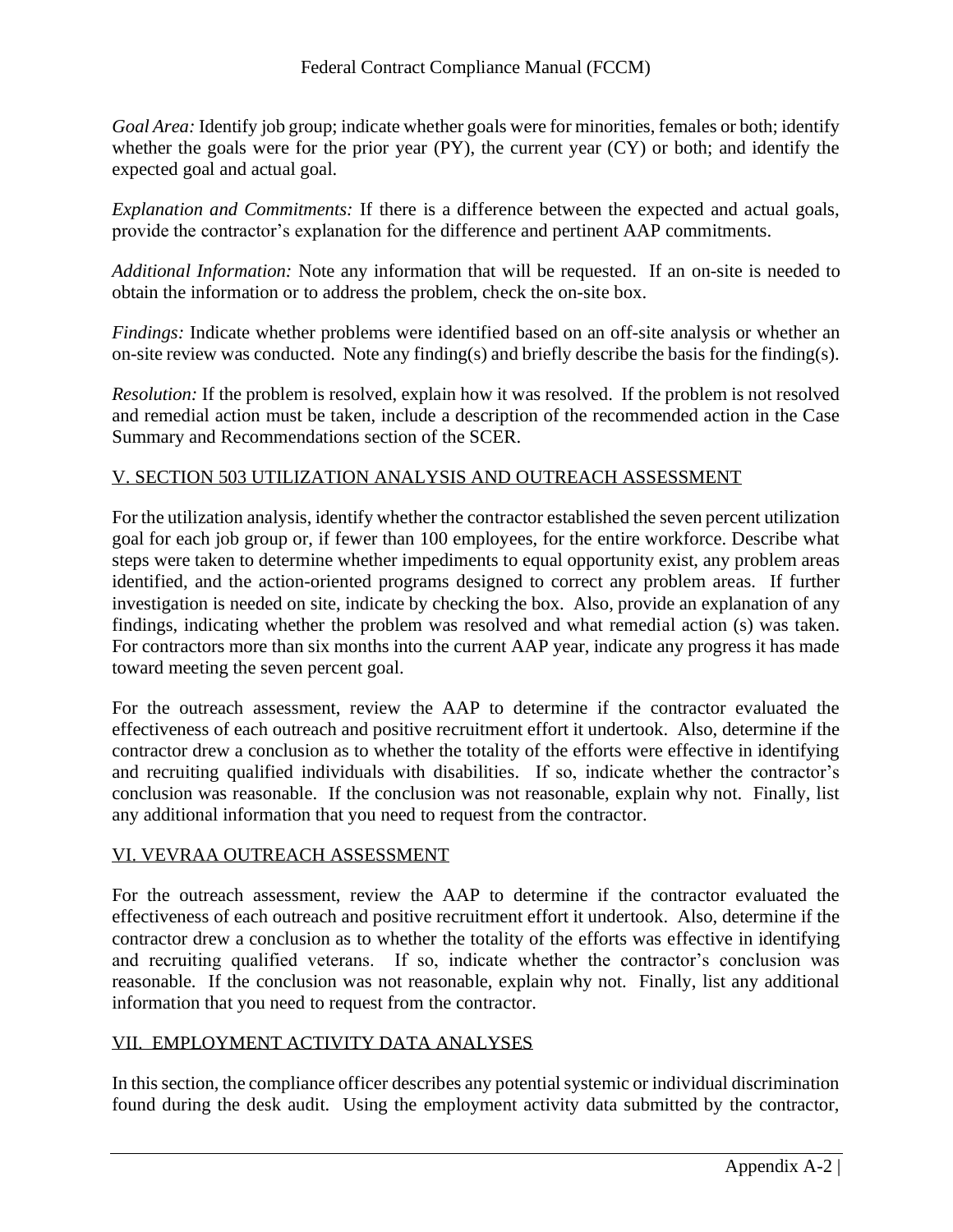discuss any indicators or relevant evidence uncovered at desk audit during the hiring analysis, termination analysis, promotion analysis and compensation analysis, and efforts to resolve the indicators before proceeding to an on-site investigation. Indicate whether an on-site investigation is needed to resolve any identified issues.

#### VIII. OTHER PROBLEMS FOR ON-SITE INVESTIGATION

Indicate any other problems that require additional information and/or an on-site review, such as pay secrecy policies found at desk audit, problems in minority and female representation, as applicable within departments/units, possible lines of progression (within department or across department lines), supervisory positions vs. those supervised, etc. Provide an explanation of any findings, indicating how the problem was resolved and what remedial action(s) was taken. For each identified problem include the following:

*Problem Area:* Provide a brief description of the identified problem.

*Additional Information:* Note any information requested. If an on-site was needed to obtain the information or to address the problem, check the on-site box.

*Findings:* Indicate whether problems were identified based on an off-site analysis or whether an on-site review was conducted. Note any finding(s) and briefly describe the basis for the finding(s).

*Resolution:* Provide an explanation of any findings, indicating how the problem was resolved and what remedial action(s) was taken. Indicators of discrimination are reported in Part B VII.

# **PART C: ON-SITE INVESTIGATION**

### I. IMPLEMENTATION: EQUAL OPPORTUNITY CLAUSE AND OTHER REQUIREMENTS UNDER EXECUTIVE ORDER 11246, SECTION 503, VEVRAA AND EXECUTIVE ORDER 13496

During the on-site review, evaluate whether the listed requirements under EO

11246, Section 503 and VEVRAA, and Executive Order 13496 have been met. For each of these elements, indicate whether the action was taken by the contractor and how this was evidenced (*e.g.,* identify or summarize the CO's observation, review of the documentation and interview statements that are responsive) and whether any problems exist. If problems exist, indicate how the problems were resolved. If any requirements are not met despite attempts to resolve the problem, include the violation requiring corrective action in the Case Summary and Recommendations section.

### II. IMPLEMENTATION OF REGULATIONS PROHIBITING DISCRIMINATION ON THE BASIS OF SEX

During the on-site review, verify the contractor's implementation of the regulations prohibiting discrimination on the basis of sex. For each of the specified elements, indicate what action was taken by the contractor and how this was evidenced (*e.g.,* identify or summarize the documentation and interview statements that are responsive), and whether any problems exist. If